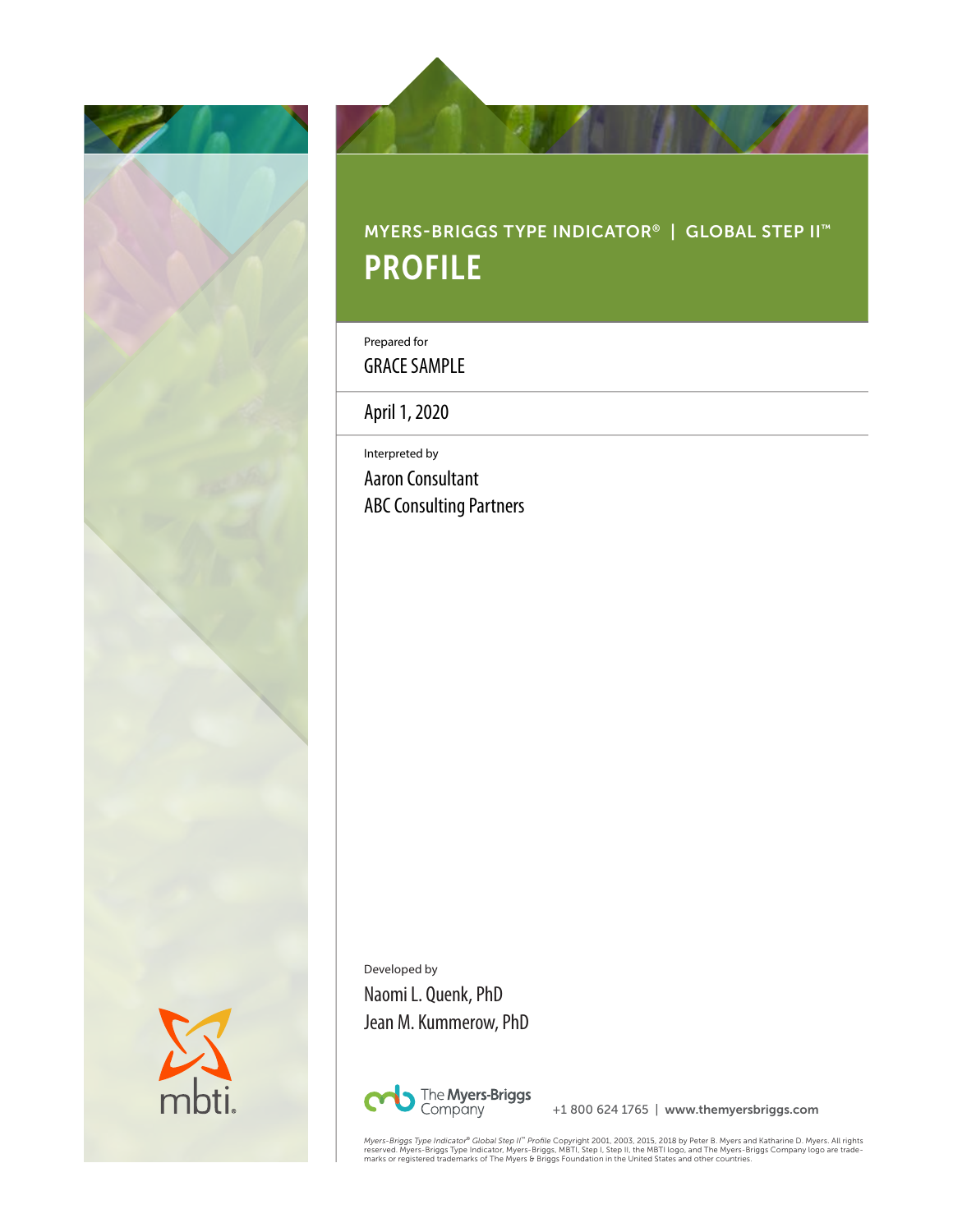



Your Myers-Briggs® Step II™ Profile gives you information about your personality type based on your answers to the MBTI<sup>®</sup> assessment. It first indicates your Step I<sup>™</sup> resultsyour reported four-letter type. Next it shows your Step II results—your expression of five facets for each of the four Step I preference pairs.

### Your Step I<sup>™</sup> Results

ENFPs tend to be warmly enthusiastic, high-spirited, innovative, and imaginative, always finding a new possibility to try. They are empathetic, quick with a suggestion for any difficulty, and ready to help anyone with a problem. They often rely on their ability to improvise rather than preparing in advance.



### The graph shows how likely it is that your reported preferences really do fit you, indicated by the probability index shown for each of your preferences. The closer the blue marker is to a preference, the greater the probability that the preference describes you well. The probability index does not measure how much of a preference you have or how well you use that preference. It simply shows how likely it is that the preference you reported is accurate for you.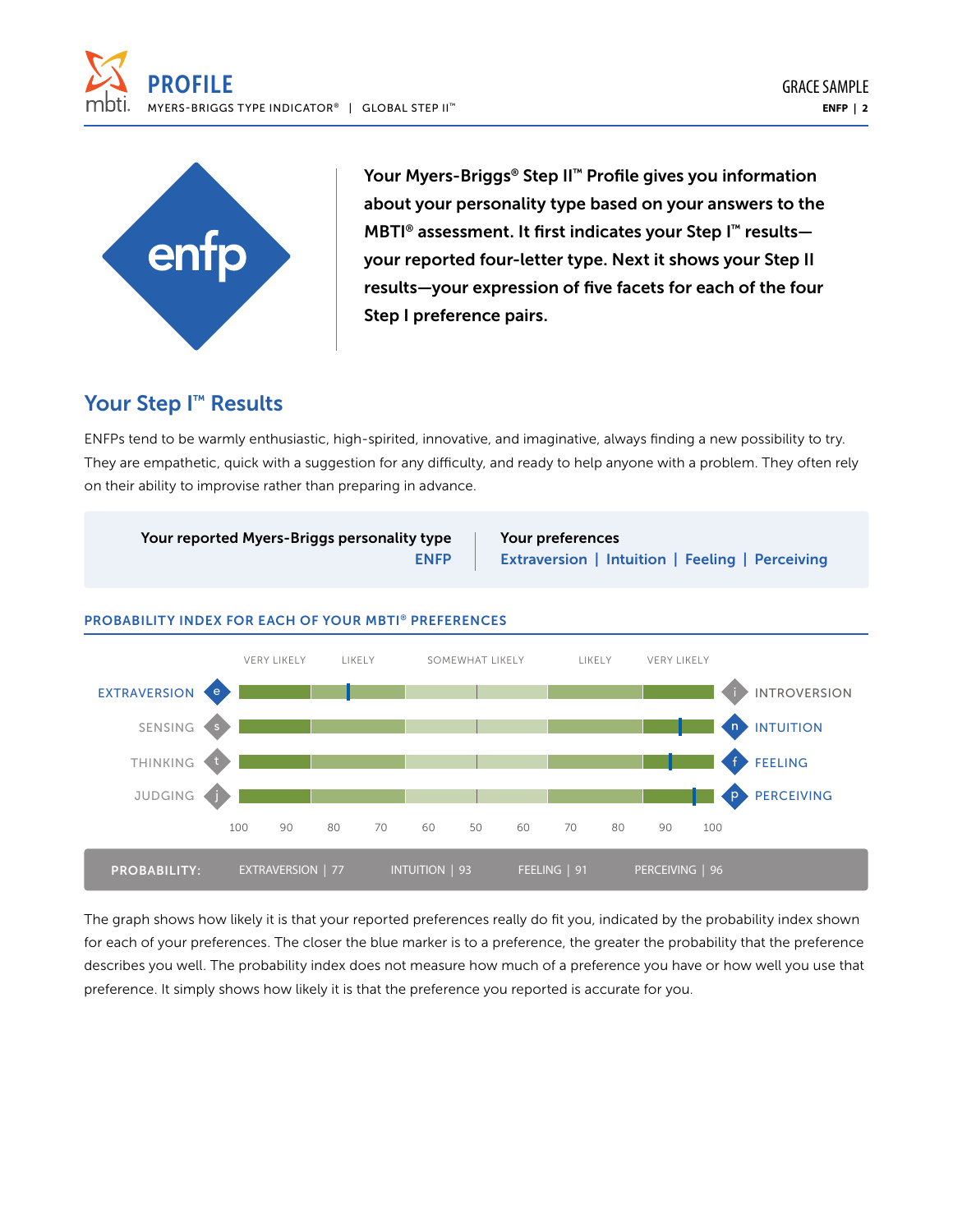

### Your Step II<sup>™</sup> Results

The graphs that follow show your Step II results—your expression of five facets for each of the Step I preference pairs. Be aware that a preference is broader than its facets and so your five facet scores do not add up to your Step I preference score.

Each graph has five vertical markers, one per facet. A vertical marker on a blue background, indicating a score of 2–5, is an *in-preference* result, meaning you favor the facet pole on the same side as your Step I preference. A vertical marker on a dark green background, indicating a score of 2–5, is an *out-of-preference* result, meaning you favor the facet pole that is opposite to your Step I preference. A vertical marker on a light green background, indicating a score of 0 or 1, is a *midzone* result, meaning you show no clear preference for either facet pole.

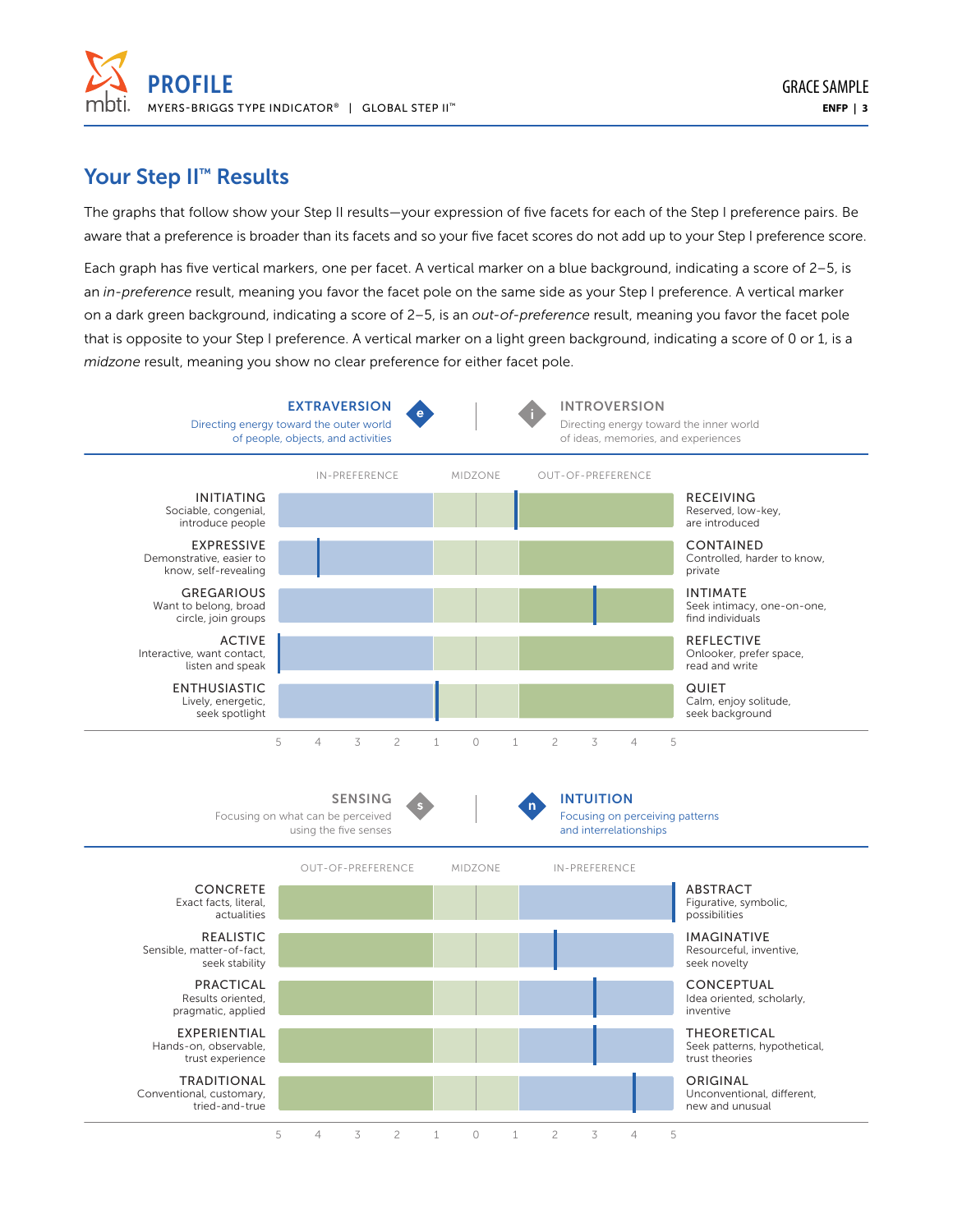